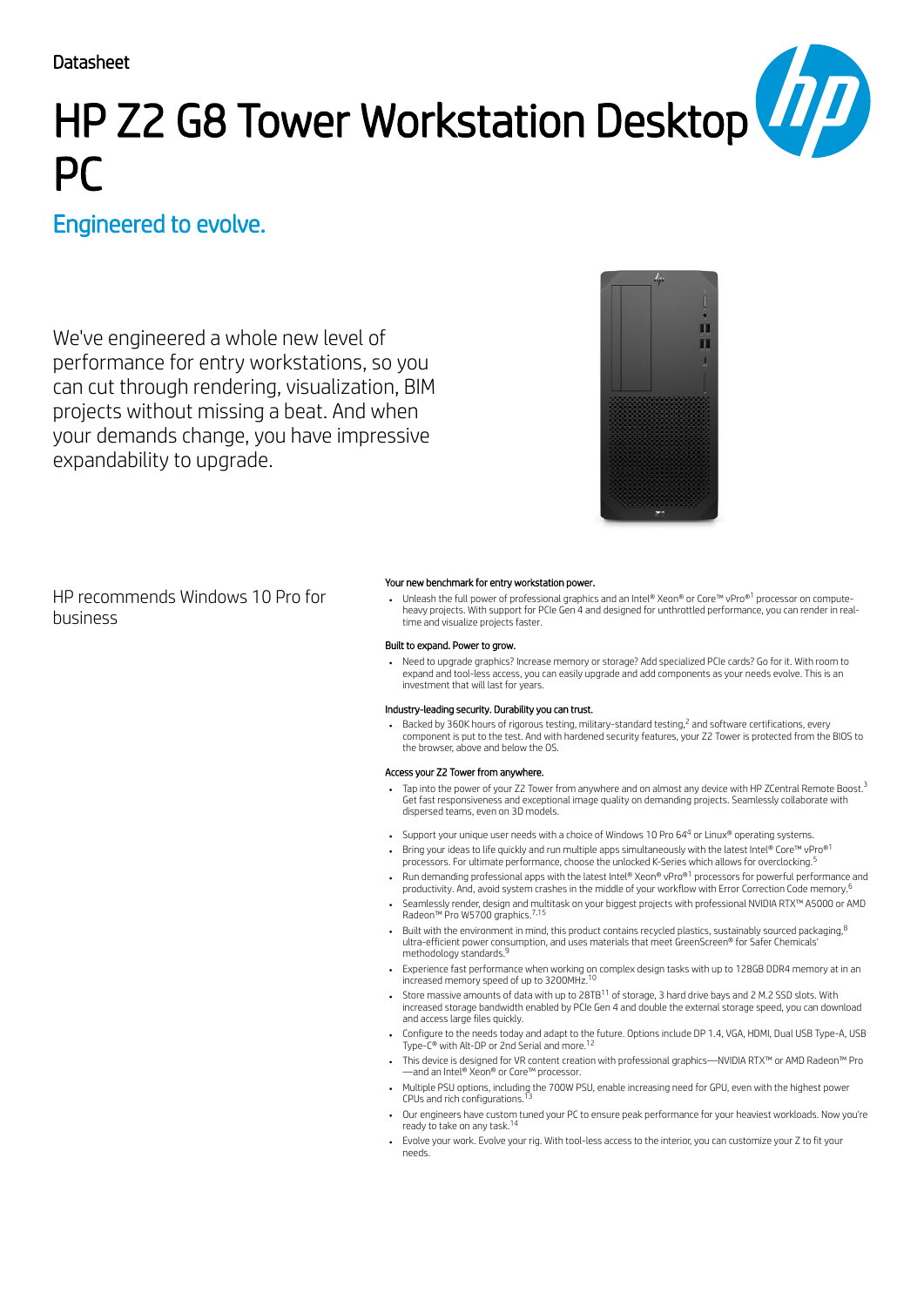# HP Z2 G8 Tower Workstation Desktop PC Specifications Table







| Available Operating Systems                            | Windows 10 Pro 64 - HP recommends Windows 10 Pro for business<br>Windows 10 Pro 64 High End <sup>1</sup><br>Windows 10 Pro for Workstations <sup>1,2</sup><br>Windows 10 Home 64 Plus<br>Windows 10 Home 64 Advanced<br>Linux® Ready <sup>3</sup><br>Ubuntu 20.04 LTS <sup>27</sup>                                                                                                                                                                                                                                                                                                                                                                                                                                                                                                                                                                                               |
|--------------------------------------------------------|-----------------------------------------------------------------------------------------------------------------------------------------------------------------------------------------------------------------------------------------------------------------------------------------------------------------------------------------------------------------------------------------------------------------------------------------------------------------------------------------------------------------------------------------------------------------------------------------------------------------------------------------------------------------------------------------------------------------------------------------------------------------------------------------------------------------------------------------------------------------------------------|
| Processor family <sup>4</sup>                          | 11th Generation Intel® Core™ i5 processor; 11th Generation Intel® Core™ i7 processor; 11th Generation Intel® Core™ i9 processor                                                                                                                                                                                                                                                                                                                                                                                                                                                                                                                                                                                                                                                                                                                                                   |
|                                                        | Intel® Core™ i9-11900K with Intel® UHD Graphics 750 (3.5 GHz base frequency, up to 5.3 GHz with Intel® Turbo Boost Technology, 16 MB L3 cache, 8 cores), supports Intel®<br>vPro® Technology<br>Intel® Core™ i9-11900F (2.5 GHz base frequency, up to 5.2 GHz with Intel® Turbo Boost Technology, 16 MB L3 cache, 8 cores)<br>Intel® Core™ i9-11900 with Intel® UHD Graphics 750 (2.5 GHz base frequency, up to 5.2 GHz with Intel® Turbo Boost Technology, 16 MB L3 cache, 8 cores), supports Intel®<br>vPro® Technology<br>Intel® Core™ i7-11700K with Intel® UHD Graphics 750 (3.6 GHz base frequency, up to 5.0 GHz with Intel® Turbo Boost Technology, 16 MB L3 cache, 8 cores), supports Intel®<br>vPro® Technology                                                                                                                                                         |
| Available Processors <sup>4,5,6</sup>                  | Intel® Core™ i7-11700 with Intel® UHD Graphics 750 (2.5 GHz base frequency, up to 4.9 GHz with Intel® Turbo Boost Technology, 16 MB L3 cache, 8 cores), supports Intel®<br>vPro® Technology<br>Intel® Core™ i5-11600 with Intel® UHD Graphics 750 (2.8 GHz base frequency, up to 4.8 GHz with Intel® Turbo Boost Technology, 12 MB L3 cache, 6 cores), supports Intel®<br>vPro® Technology<br>Intel® Core™ i5-11500 with Intel® UHD Graphics 750 (2.7 GHz base frequency, up to 4.6 GHz with Intel® Turbo Boost Technology, 12 MB L3 cache, 6 cores), supports Intel®<br>vPro® Technology<br>Intel® Core™ i5-11400F (2.6 GHz base frequency, up to 4.4 GHz with Intel® Turbo Boost Technology, 12 MB L3 cache, 6 cores)<br>Intel® Core™ i5-11400 with Intel® UHD Graphics 730 (2.6 GHz base frequency, up to 4.4 GHz with Intel® Turbo Boost Technology, 12 MB L3 cache, 6 cores) |
| Form factor                                            | Tower                                                                                                                                                                                                                                                                                                                                                                                                                                                                                                                                                                                                                                                                                                                                                                                                                                                                             |
| Maximum memory                                         | 128 GB DDR4-3200 ECC SDRAM; 128 GB DDR4-3200 non-ECC SDRAM<br>Transfer rates up to 3200 MT/s                                                                                                                                                                                                                                                                                                                                                                                                                                                                                                                                                                                                                                                                                                                                                                                      |
| Memory slots                                           | 4 DIMM                                                                                                                                                                                                                                                                                                                                                                                                                                                                                                                                                                                                                                                                                                                                                                                                                                                                            |
| Internal storage                                       | 500 GB up to 2 TB 7200 rpm SATA HDD'<br>1 TB up to 8 TB 7200 rpm Enterprise SATA HDD'<br>500 GB 7200 rpm SED HDD'<br>256 GB up to 2 TB PCIe® NVMe™ TLC M.2 SSD <sup>7</sup><br>256 GB up to 2 TB HP Z Turbo Drive PCIe® NVMe™ TLC M.2 SSD <sup>7</sup><br>256 GB up to 2 TB HP Z Turbo Drive PCIe® NVMe™ SED Opal 2 TLC M.2 SSD <sup>7</sup>                                                                                                                                                                                                                                                                                                                                                                                                                                                                                                                                      |
| Optical drive <sup>11,12</sup>                         | HP Slim DVD-ROM; HP Slim DVD-Writer                                                                                                                                                                                                                                                                                                                                                                                                                                                                                                                                                                                                                                                                                                                                                                                                                                               |
| Available Graphics                                     | Integrated: Intel® UHD Graphics 730; Intel® UHD Graphics 750; Intel® UHD Graphics P750<br>Entry 3D: NVIDIA® Quadro® P400 (2 GB GDDR5 dedicated)<br>Mid-range 3D: NVIDIA® T1000 (4 GB GDDR6 dedicated); AMD Radeon™ Pro WX 3200 Graphics (4 GB GDDR6 dedicated)<br>High-end 3D: AMD Radeon™ Pro W5500 (8 GB GDDR6 dedicated); AMD Radeon™ Pro W5700 Graphics (8GB GDDR6 dedicated)                                                                                                                                                                                                                                                                                                                                                                                                                                                                                                 |
| Audio                                                  | Realtek ALC3205-VA2-CG, 2.0W internal mono speaker                                                                                                                                                                                                                                                                                                                                                                                                                                                                                                                                                                                                                                                                                                                                                                                                                                |
| <b>Expansion slots</b>                                 | 1 PCle 3 x4 (x16 connector); 1 PCle 3 x4 (x4 connector); 1 M.2 2230 PCle 3 x1; 1 M.2 2280 PCle 4 x4; 1 M.2 2280 PCle 3 x4; 1 PCle 3 x1 (x4 connector); 1 PCle 4 x16 (x16<br>connector) (1 M.2 2230 slot for WLAN and 2 M.2 2280 slots for storage)                                                                                                                                                                                                                                                                                                                                                                                                                                                                                                                                                                                                                                |
| Ports and Connectors                                   | Front: 2 SuperSpeed USB Type-A 10Gbps signaling rate; 1 universal audio jack; 2 SuperSpeed Type-A USB 5Gbps signaling rate (1 charging)<br>Rear: 1 audio-in; 1 audio-out; 1 RJ-45; 2 DisplayPort™ 1.4; 2 SuperSpeed USB Type-A 10Gbps signaling rate; 1 SuperSpeed USB Type-A 5Gbps signaling rate; 3 USB Type-A<br>480Mbps signaling rate                                                                                                                                                                                                                                                                                                                                                                                                                                                                                                                                        |
| <b>Optional Ports</b>                                  | Flex IO - choose one of the following options: 1 DisplayPort™ 1.4, 1 HDMI 2.0b, 1 VGA,1 2nd 1GbE LAN, 1 Dual SuperSpeed USB Type-A 5Gbps signaling rate,1 SuperSpeed<br>USB Type-C® 10Gbps signaling rate (15W USB Power Delivery, Alt Mode DisplayPort™) 1 Thunderbolt™ 3 with SuperSpeed USB4 Type-C® 40Gbps signaling rate (cabled to<br>PCIe® AIC); Front - 1 SuperSpeed USB Type-C® 20Gbps signaling rate (1 charging), 1 SD card reader; Rear - 1 serial <sup>8</sup>                                                                                                                                                                                                                                                                                                                                                                                                       |
| Available Keyboards <sup>9</sup>                       | HP USB Premium keyboard; HP Premium Wireless keyboard; HP Wireless Business Slim Keyboard and mouse combo; HP USB Business Slim SmartCard CCID Keyboard; HP<br>Wired Desktop 320MK Mouse and Keyboard; HP Wired Desktop 320K Keyboard                                                                                                                                                                                                                                                                                                                                                                                                                                                                                                                                                                                                                                             |
| Available Pointing Devices <sup>9</sup>                | HP USB Premium Mouse; HP Wireless Premium Mouse; HP Wired 320M Mouse                                                                                                                                                                                                                                                                                                                                                                                                                                                                                                                                                                                                                                                                                                                                                                                                              |
| Communications <sup>10,28</sup>                        | Integrated Intel® I219-LM GbE<br>Intel® I350-T2 dual-port GbE NIC<br>Intel® I225-LM 2.5 GbE LOM, non-vPro®<br>HP 10 GbE SFP+ SR Transceiver<br>Intel® X710-DA2 dual-port 10GbE SFP+ NIC<br>Aguantia AQN-108 1-port 5GbE NIC<br>Intel® Ethernet Network Adapter I225-T1<br>Intel® X550-T2 dual-port 10GbE NIC<br>Intel® Wi-Fi 6 AX201 (2x2) and Bluetooth® 5 combo                                                                                                                                                                                                                                                                                                                                                                                                                                                                                                                 |
| <b>Drive Bays</b>                                      | One slim ODD; One 5.25" ODD; Two M.2 NVME 2280 SSD; One 2.5" HDD; Two 3.5" HDD                                                                                                                                                                                                                                                                                                                                                                                                                                                                                                                                                                                                                                                                                                                                                                                                    |
| Software <sup>15,16,17</sup>                           | HP PC Hardware Diagnostics UEFI; HP Performance Advisor; HP Support Assistant; HP PC Hardware Diagnostics Windows; ZCentral Remote Boost; HP Desktop Support<br>Utilities; HP Image Assistant; HP Notifications; My HP; HP QuickDrop                                                                                                                                                                                                                                                                                                                                                                                                                                                                                                                                                                                                                                              |
| Security management <sup>19,20,21,22,23,24,25,26</sup> | HP Secure Erase; HP Power On Authentication; HP Sure Click; Windows Defender; HP Sure Sense; HP BIOSphere Gen6; HP Client Security Manager Gen7; HP Sure Start Gen7;<br>HP Sure Run Gen4; HP Sure Recover Gen4                                                                                                                                                                                                                                                                                                                                                                                                                                                                                                                                                                                                                                                                    |
| <b>Security Software Licenses</b>                      | HP Pro Security Edition (select models) <sup>56</sup>                                                                                                                                                                                                                                                                                                                                                                                                                                                                                                                                                                                                                                                                                                                                                                                                                             |
| Management features                                    | HP Driver Packs; HP Management Integration Kit for Microsoft System Center Configuration Management Gen4; HP System Software Manager (download); HP BIOS<br>Configuration Utility (download) <sup>18</sup>                                                                                                                                                                                                                                                                                                                                                                                                                                                                                                                                                                                                                                                                        |
| Power                                                  | 350 W 92% efficient, wide-ranging, active PFC; 700 W 92% efficient, wide-ranging, active PFC; 500 W 90% efficient, wide-ranging, active PFC                                                                                                                                                                                                                                                                                                                                                                                                                                                                                                                                                                                                                                                                                                                                       |
| Dimensions                                             | 14 x 6.7 x 15.2 in; 35.6 x 16.9 x 38.5 cm (Standard tower orientation.)                                                                                                                                                                                                                                                                                                                                                                                                                                                                                                                                                                                                                                                                                                                                                                                                           |
| Weight                                                 | Starting at 15.43 lb; Starting at 7 kg (Exact weight depends on configuration.)                                                                                                                                                                                                                                                                                                                                                                                                                                                                                                                                                                                                                                                                                                                                                                                                   |
| Energy efficiency compliance <sup>13</sup>             | ENERGY STAR® certified; EPEAT® Gold registered in US                                                                                                                                                                                                                                                                                                                                                                                                                                                                                                                                                                                                                                                                                                                                                                                                                              |
| Sustainable impact specifications <sup>14</sup>        | Ocean-bound plastic in speaker enclosure; 45% post-consumer recycled plastic; 20% ITE-derived closed loop plastic; Bulk packaging available; 80 Plus® Gold power supplies<br>available; Molded paper pulp cushion inside box is 100% sustainably sourced and recyclable                                                                                                                                                                                                                                                                                                                                                                                                                                                                                                                                                                                                           |
| Compatible displays                                    | All HP Z Displays and HP DreamColor Displays are supported. For more information see www.hp.com/go/zdisplays                                                                                                                                                                                                                                                                                                                                                                                                                                                                                                                                                                                                                                                                                                                                                                      |